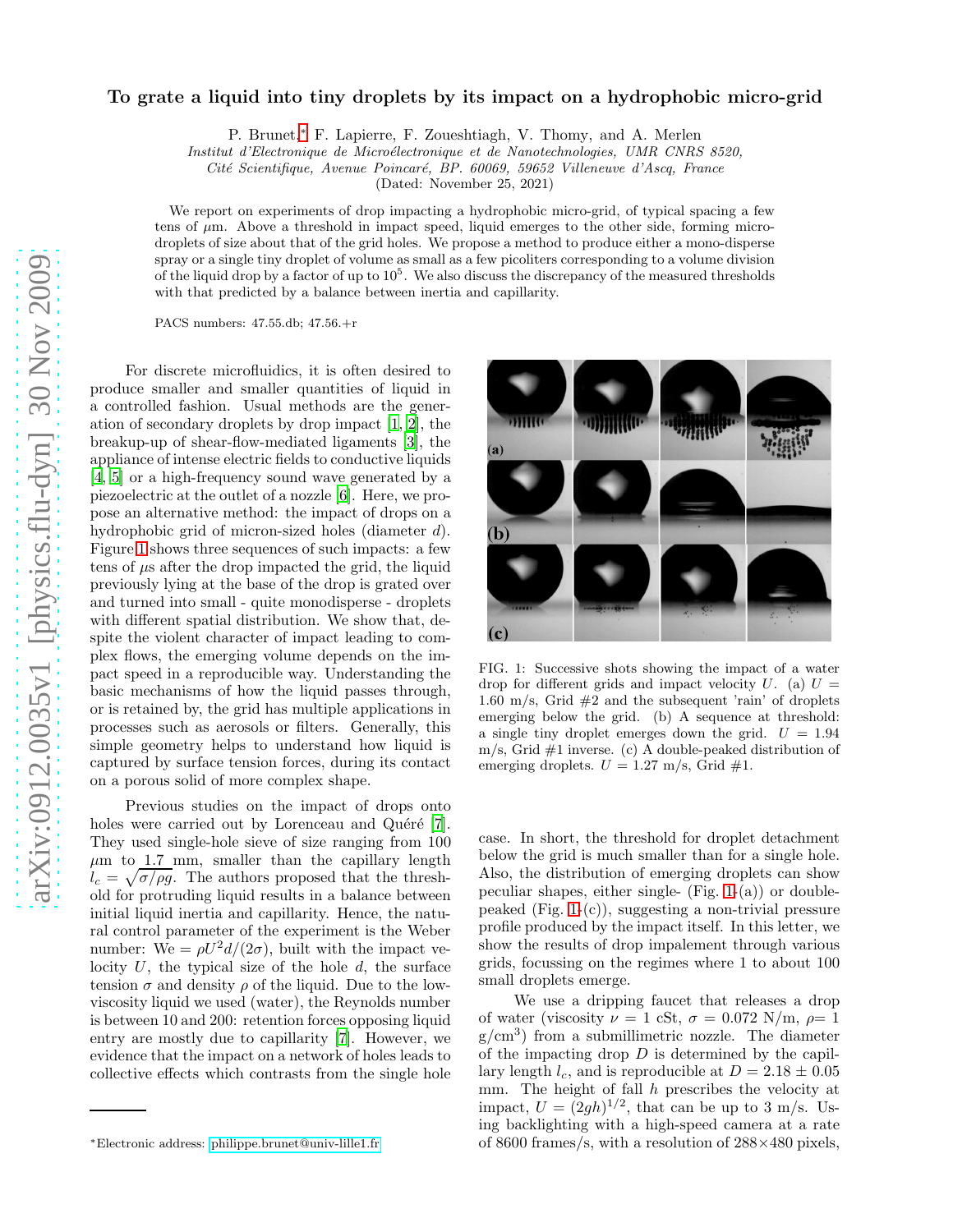

<span id="page-1-0"></span>FIG. 2: SEM pictures (top and cross views) of a hydrophobic grid. The trapezoidal holes have  $d_{min}$  and  $d_{max}$  respectively as smaller and larger aperture.

<span id="page-1-1"></span>TABLE I: Dimensions of the different grids. b is the space between holes, a is the diameter of the emitted droplets.

| Grid           | Thickness | $d_{min}$ | $d_{max}$ |          | a       |
|----------------|-----------|-----------|-----------|----------|---------|
| number         | $(\mu m)$ | $\mu$ m   | $\mu$ m   | $\mu$ m) | $\mu$ m |
|                | 49        | 22        | 93        | 117      | 36.5    |
| $\overline{2}$ | 47        | 49        | 117       | 120      | 97.5    |
| 3              | 38.5      | 38        | 91        | 121      | 69      |
| 4              | 56.5      | 35        | 117       | 118      | 65      |
| 5              | 56        | 10        | 93        | 119      | 16.5    |

the shape of the interface during the spreading and bouncing processes can be determined. The magnification allows for an accuracy of about  $8 \mu m$  per pixel.

The grids were fabricated in a clean room using the following process: a 200 nm layer of silicon nitride  $\mathrm{Si}_x\mathrm{N}_y$ , deposited with a low-pressure chemical vapor deposition (LPVCD) technique, coats both sides of a 380  $\mu$ m silicon substrate in a <100> plan oriented. A mask made of AZ1518 resin is used to design the grid by optical lithography. Then a  $CHF_3/CF_4$  plasma creates grooves at locations where there is no resin, and removes the nitride layer at the back face. The substrate is rinsed with acetone and ethanol, and the resin is removed. The back side of the substrate, kept in a KOH bath during about 5 hours, is etched to a  $100 \mu m$  layer substrate. Then, the whole substrate is thinned to 50  $\mu$ m in the same bath. The etching following the <111> oriented plan, is anisotropic and produces holes with trapezoidal shape. Finally, a hydrophobic coating on the overall surface of the grid is achieved using  $C_4F_8$  plasma deposition. A typical resulting grid is shown in Fig. [2.](#page-1-0) Grid sizes are summarised in Table [I.](#page-1-1) The interplay between the texture and the hydrophobic coating makes the grid highly water repellent: a drop sits on the grids with a spherical shape, rolling on with almost no friction. Despite their thickness, the grids were stiff enough not to be bent significantly during impact.

The trapezoidal shape of the holes allows for testing the grids in both direct - where the drop impacts the widest apertures of the holes  $(d_{max})$  and inverse configurations. Careful observations reveal that

within the accuracy allowed by our visualisations, the detached droplets are all about the same size, hence constituting a monodisperse spray. Also, they are of same size for both direct and inverse impact configurations and do not depend on the Weber number. However, their size is strongly related to the smaller dimension of the trapezoidal holes  $d_{min}$ . For instance, we obtained the tiniest droplets with grid #5 which gave a diameter of 16  $\mu$ m corresponding to a volume of about 2 pl. The mechanism invoked for the droplets formation is the following: the liquid entering the holes, emerges at the other side in the form of tiny jets of diameter equal to about  $d_{min}$ . These jets are subject to the Rayleigh-Plateau (RP) instability that pinches them off into droplets [\[9](#page-2-7)]. For such tiny jets, the pinch-off is so fast that the liquid cylinder breaks-up before developing. The volume of a single droplet is equal to that contained in a cylinder of diameter  $d_{min}$  and of length  $d_{min}\pi\sqrt{2}$  corresponding to the most amplified wavelength of the RP instability [\[9](#page-2-7)]. Hence, the diameter of the emitted droplets  $a = (3\pi\sqrt{2}/2)^{1/3} \times d_{min} \simeq 1.88 \times d_{min}$ . This is indeed close to what is experimentally measured, as  $a$  is found to be equal to 1.65 to 1.99 times  $d_{min}$ . Consequently, we take  $d = d_{min}$  in the definition of We.

Figure [3](#page-2-8) shows the number of emerging droplets versus the We, for 5 different grids, and for direct (a) and inverse (b) configurations. The general trend is an increase in droplets number at larger We. An increase of initial kinetic energy leads to a larger final capillary surface energy, hence to a larger number of droplets. We also studied the threshold We for which a single droplet emerges from the grid (see Fig. [1-](#page-0-1) (b)). Despite the singular and unpredictable dynamics generally observed at impact [\[1,](#page-2-0) [2](#page-2-1)], the threshold is well reproducible. The values of threshold We for the five grids are plotted in Fig. [4.](#page-2-9)

It is noteworthy that the threshold We is smaller when  $d_{min}$  is small, and it is much smaller than those measured for a single hole (a value close to 3.9 was found in [\[7](#page-2-6)]). These results suggest that there are collective effects leading to an additional pressure that contributes to make the liquid penetrate more easily through the grid. As for impacts on textured surfaces [\[8](#page-2-10)], this pressure is due to the shock occurring when the liquid experiences a sudden change of its momentum. In the present case, the relative contribution of this additional pressure is larger for smaller holes. Hence, it is natural to interpret this effect as a sort of water hammer pressure: this effect is more prominent if more liquid is forced to change direction, hence if the relative area of the holes on the impact surface is small. This is what is shown in Fig. [5.](#page-2-11) The threshold We, decreasing when the relative contribution of the additionnal pressure is larger, is plotted versus the relative area of the holes  $\frac{d_{min}^2}{dt_{h}^2}$  ( $d_h$  is the distance between two holes centers). The water hammer pressure is of the same order as the dynamical pressure  $P_{dyn} = 1/2 \rho U^2$  and the capillary pressure